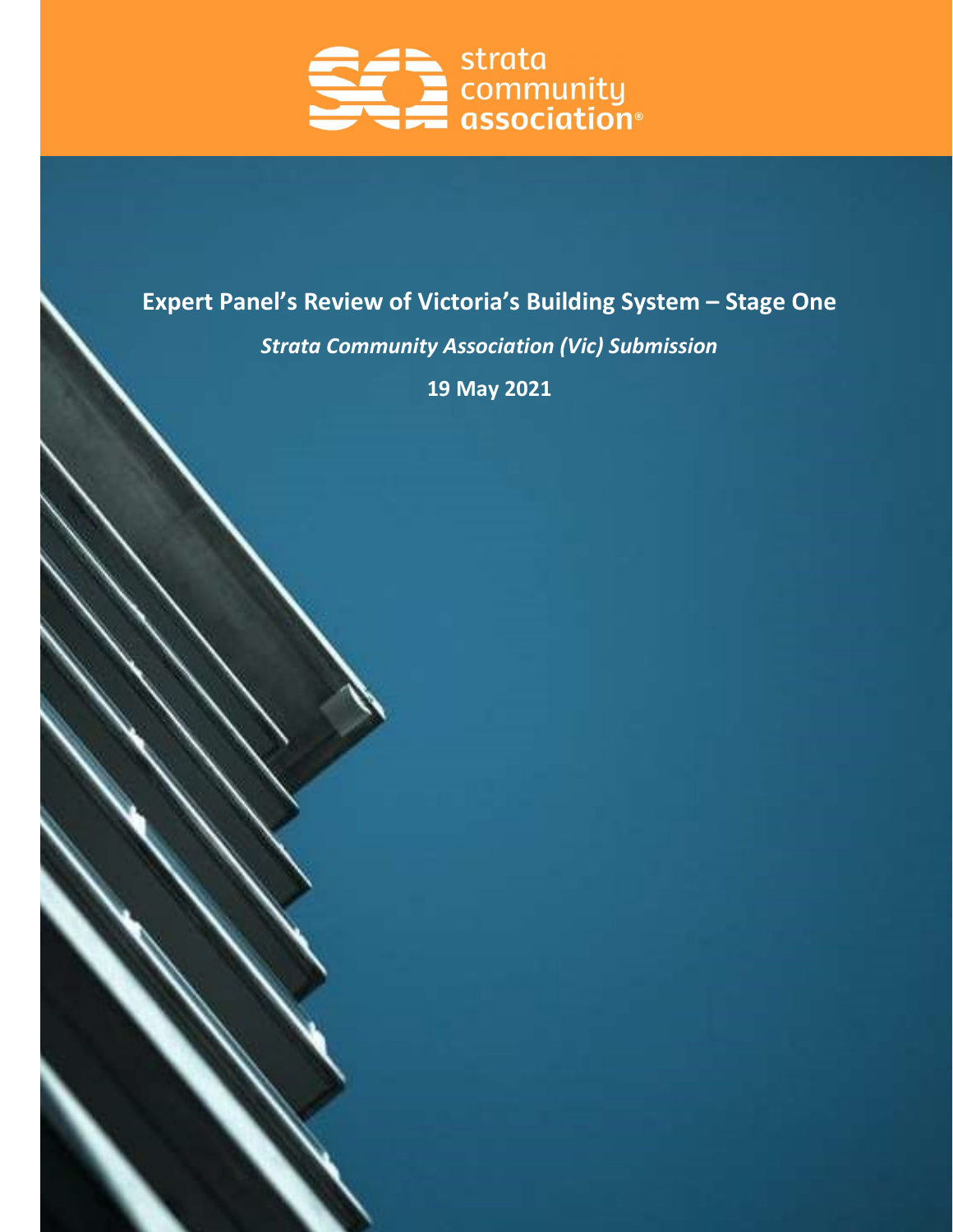

# Introduction

Strata Community Association (Vic) Ltd is the peak body for the Owners Corporations sector, which comprises residential properties ranging from two units in a suburban street to many hundreds of units in inner city apartment buildings. Owners Corporations represent property valued at over \$300 billion dollars and encompass commercial, retail, lifestyle resorts, retirement villages, car parks, storage facilities, industrial and, increasingly, mixed developments. More than \$1 billion per year is collected and spent. There are currently more than 85,000 active owners corporations in Victoria, covering more than 772,000 individual lots. It is estimated that around 1.5 million Victorians — a quarter of the state's population — either live in, or own property in, an owners corporation.

# Background – Strata Community Association (Vic)

SCA Victoria was established in 1990, it succeeds Owners Corporations Victoria (OCV) and Institute of Body Corporate Managers Victoria (IBCMV). SCA (Vic) members comprise more than 80 per cent of all professional owners corporation managers, with over 800 members managing upwards of 450,000 lots. SCA (Vic) Associate members are industry suppliers, including waste management providers, Essential Safety Measures managers, quantity surveyors, insurers, lawyers, accountants, facility managers, property valuers, building maintenance and tradespeople. Members benefit from representation, support, advice, and promotion. With Continuing Professional Development (CPD), Best Practice Guidelines on regulatory and legislative amendments, updates on VCAT determinations and emerging issues, SCA members are best placed to manage OCs and empower Lot Owners and occupiers.

In Victoria, the Owners Corporations Act 2006 defines an Owners Corporation as a 'body corporate which is incorporated by registration of a plan of subdivision or a plan of strata or cluster subdivision.' The individual Lot Owners form a collective known as an Owners Corporation (OC). This is a legal entity which must comply with its governing legislation and enabled regulations. Owners Corporations can choose to appoint a registered manager who will act on their direction, including engaging contractors for maintenance and repairs, on behalf of the OC. The responsibility to maintain common property and shared services is that of the owners corporation. The manager assists the OC to meet these and other obligations. As part of the Annual General Meeting, Lot Owners collectively agree on a budget to the fund ongoing maintenance and shared service costs. Items agreed can include the management fee, caretaking costs including gardening, utility charges, repairs to essential services, insurance premiums and waste management expenses. These are funded through fees/levies.

For further information about this submission, please contact Shaun Brockman, National Policy and Advocacy Manager, SCA. Shaun.brockman@strata.community.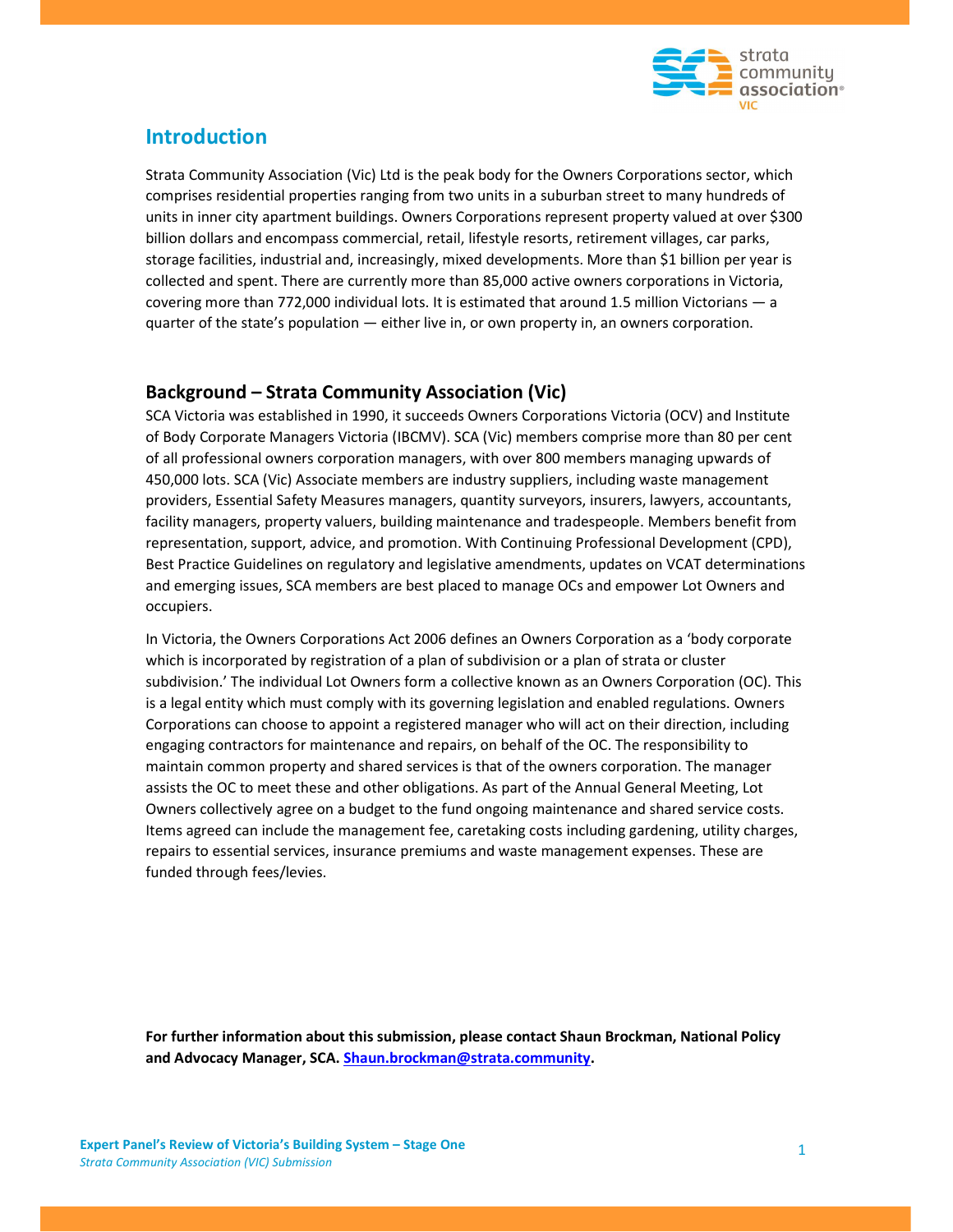

# SCA (Vic)'s Response to the Expert Panel's Review of Victoria's Building System – Stage One

# Summary

SCA (Vic) supports the establishment of this review as a means of ensuring that the rights of lot owners and their owners corporations (OCs), are protected and duly considered in future legislative and regulatory measures concerning the building and construction sector in Victoria.

Approximately 25 per cent of Victorians reside within strata-titled properties, such as apartments, townhouses, and other multi-unit dwellings. Therefore, it is crucial that future regulations concerning the areas outlined in the discussion paper are comprehensive and clearly defined in terms of addressing consumer rights, for which SCA (Vic) is a longstanding advocate.

SCA (Vic) have proposed a series of recommendations in this submission as a means of achieving these goals in the broader context of updated legislation concerning the Victorian building and construction sector due at the conclusion of the review.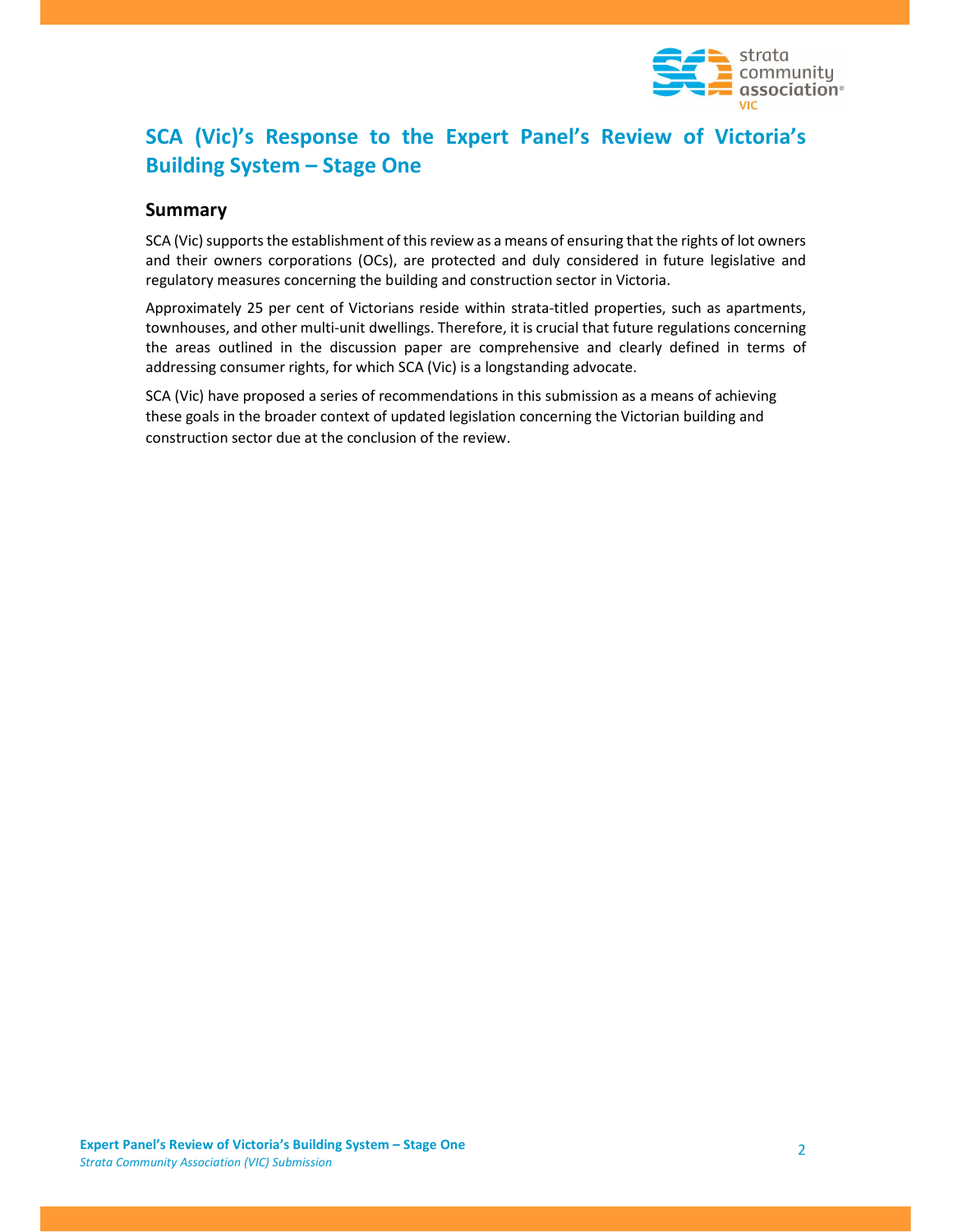

# SCA (Vic) Recommendations

#### Theme 1 – Practitioner Registration:

| SCA (Vic) recommend registration of applicable practitioners (Appendix 1) via membership of                            |
|------------------------------------------------------------------------------------------------------------------------|
| relevant industry bodies to ensure high standards and prevent defects within a building at                             |
| handover to the greatest extent possible, and as a statutory requirement.                                              |
| $CCA, B.0.1$ and a controller than the control of a former of about the measurement of the transition of $\mathcal{L}$ |

- SCA (Vic) proposes the establishment of a form of statutory warranty that protects the work of subcontractors, which should be legally enforceable.
- SCA (Vic) specifically recommends provision of enforcement powers for Domestic Building Dispute Resolution Victoria (DBDRV), to legally enforce warranties against sub-trades of concern to strata,.
- SCA (Vic) advocate for the establishment of a lower-cost, direct course for consumers to seek effective legal redress in the event of building defects should be established, in the form of a relevant commission, or ability to litigate through VCAT against subcontractors where defects are found.
- SCA (Vic) strongly recommends that there is a strict duty to hand over warranties in the form of the Australian Building Manual Guideline.
- SCA (Vic) recommend that registration of other practitioners involved in modern fast track build and construction projects, such as project managers, should be categorised to best avoid ambiguities regarding proficiency and meeting of standards.
- SCA (Vic) recommends the use of an expanded BAMS platform to act as a portal for base building data and documentation, with appropriate resourcing.
- SCA (Vic) also recommend a review of occupancy certificate requirements, to ensure satisfactory compliance with requirements.

#### Theme 2 – Building Approvals:

- SCA (Vic) recommend the inclusion of ESD consultants within any mandatory registration structure.
- SCA (Vic) recommend reinstatement of a public insurance guarantee for multi-level, high-rise residential buildings as a means of enhancing the current consumer rights environment in Victoria for issues stemming from approvals processes.
- SCA (Vic) recommend reform to the scope and implementation of occupancy certificates as a means of incentivising builders to ensure best practice in addressing issues such as defects in a pre-emptive capacity.

#### Theme 3 – Regulatory Oversight:

- SCA (Vic) recommend the establishment of a building manual and register of all strata buildings to address issues of accessibility to information by regulators and other government agencies, as well as consumers, are properly addressed.
- SCA (Vic) recommend that a future building commission or amalgamated regulatory structure should ideally include an Owners Corporation portal to ensure that strata-specific matters are dealt with in a distinguished capacity.

#### Theme 4 – Consumer Protection:

- SCA (Vic) advocate for the creation of a building manual and information portal for consumers.
- SCA (Vic) support simplification of schedule documents, so that consumers can access information concerning occupancy and loadings of lots within a multi-unit dwelling, inclusive of balcony structures.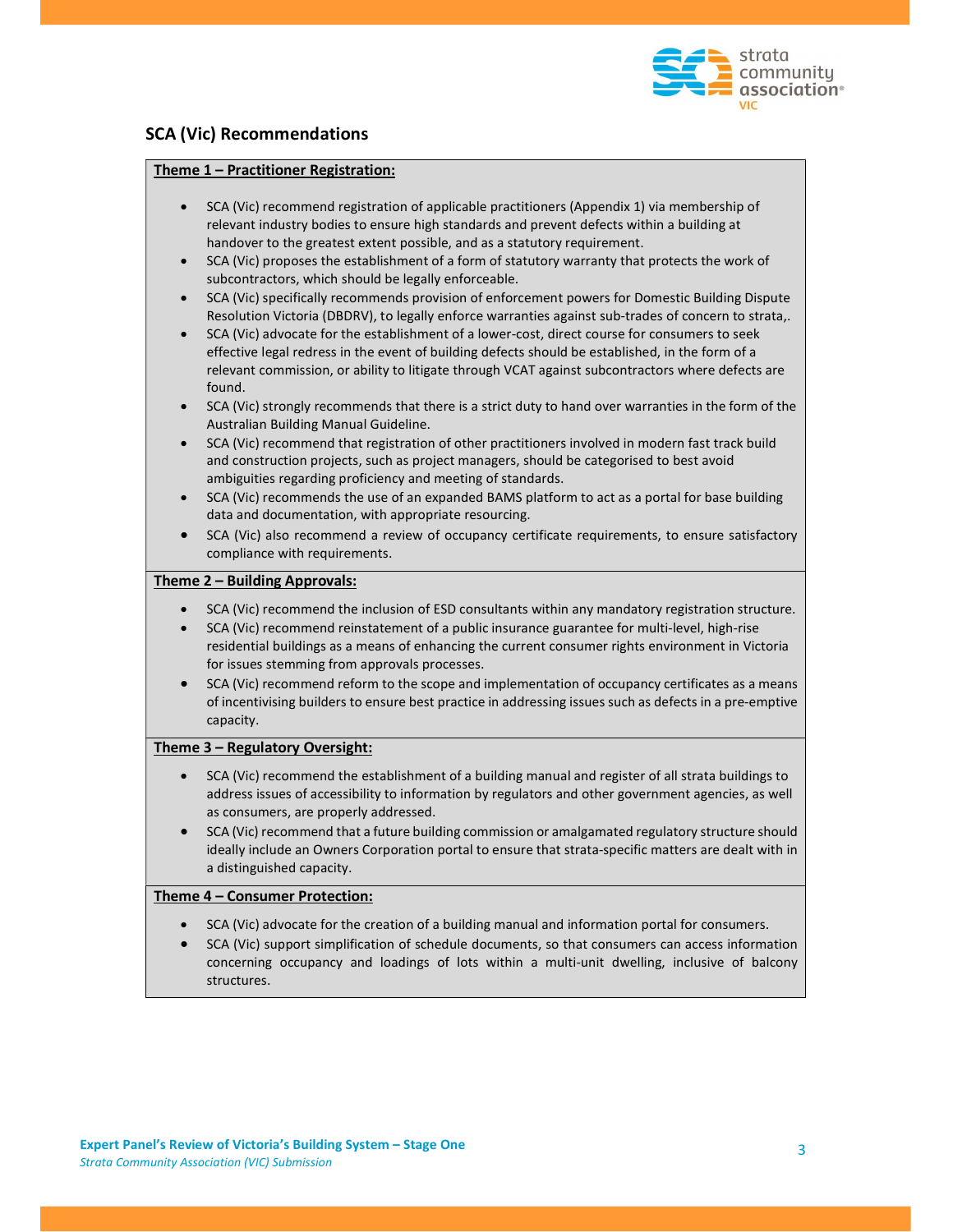

# Theme 1 - Practitioner Registration

#### Q1. How can accountability across all construction work be improved?

Builders are currently held accountable under Section 8 of the Domestic Building Contracts Act (1995), specifically by the presence of a statutory warranty for works undertaken. This remains at present, the primary and only cause of litigation available to an owners corporation.

Sub-contractors are not currently liable to an owners corporation, unlike a builder, with no duty of care owed to end users for works carried out.

An exception exists for plumbers, under the Plumbers' Warranty Insurance Scheme; however, the process of pursuing action under the scheme at present has been identified as cumbersome, slow in progress and lacking in enforcement. Accessibility to this process is unclear, given the lack of immediate availability for a claim form on the Victorian Building Authority (VBA)'s front facing website and resources. VBA's capability to investigate and enforce under the Plumbers' Warranty Insurance scheme is also questionable, given the lack of a prosecutor function.

#### Q2. Which currently unregistered practitioners should be considered for registration?

Currently, builders, relevant building surveyors (RBS), architects and engineers are required to be registered in Victoria, with some of these parties being subject to a requirement for professional indemnity insurance. Sub-contractors are not entirely subject to this requirement.

Trades of particular relevance to the strata sector that should be included in future registration requirements include waterproofing, window and cladding installation, and carpentry.

# Q4. Could accreditation by industry bodies or RTOs become part of the practitioner registration and/or licensing process? If so, how can we guarantee the improvement of practitioner standards through such a process?

Improvement of standards among practitioners is typically encompassed through continual professional development (CPD) as a requirement of membership within a specific industry body.

In other Australian states and territories, regulators have mandated a minimum amount of CPD with a set quota for delivery, with peak industry bodies comprising the remainder of CPD to be administered for certain educational subjects.

Recent high-profile examples of building defects such as those present in the Mascot and Opal Tower complexes in New South Wales, respectively, have led agencies such as Consumer Affairs Victoria to recognise the shortfalls of the status quo.

Registration of practitioners should also be inclusive of strata managers, given they are often responsible for interpreting designs.

Professional standing committee powers should therefore be delegated to SCA (Vic) to register strata managers, as the capacity for demonstrating members have met relevant criteria or professional standards already exists in the form of CPD.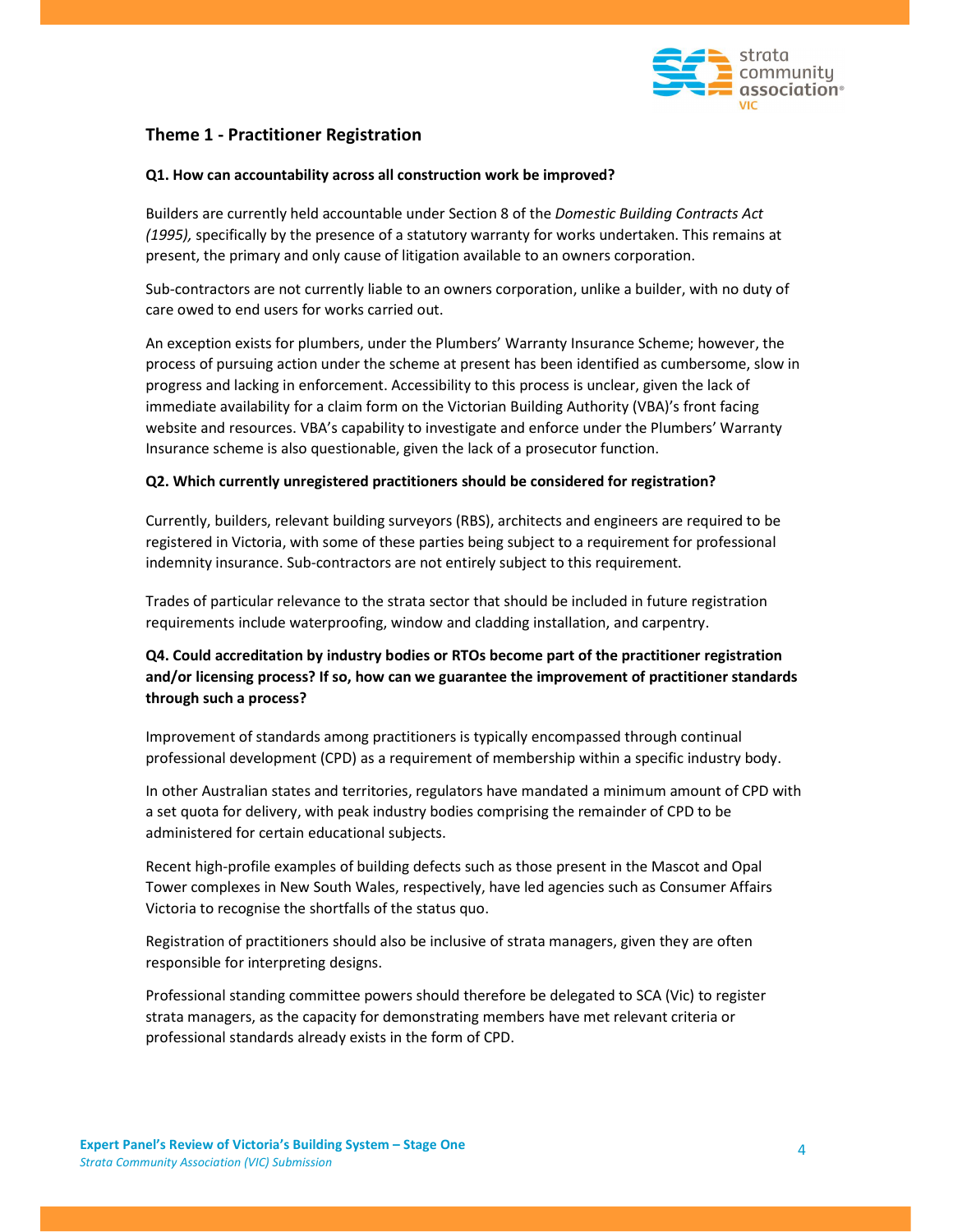

# Q5. Should the NSW approach (see case study 1) to design practitioners be considered for Victoria?

Yes. A reactive track record of Victorian government and regulatory action on issues such as defects, as opposed to a proactive approach, has highlighted the need for industry expertise. This industry expertise can be used to form an effective regime of self-regulation in tandem with a clearer regulatory landscape, such as that seen in the New South Wales (NSW) context.

This approach would allow government and regulatory authorities to appreciate the scale of defects and other issues, outside of the current administrative focus and approach to regulations that exists.

Registration of practitioners via industry bodies has also proven useful in NSW with respect to fire safety and design regulations, wherein standards of servicing for Essential Safety Measures (ESMs) have improved.

However, unless membership of the relevant industry body is a statutory requirement, enforcement will only be applicable to members of the industry bodies and be unevenly applied across industry, with non-industry body members able to act irresponsibly.

#### Q7. Are there other key issues and possible improvements the panel should consider?

Yes. A lack of professional indemnity insurance and/or protection leads to increased costs for practitioners to resolve defects, which are then passed on to the consumer. Any such information concerning insurance coverage of builders and developers should ideally be included in a building manual. Specific focus should also be placed upon the number of practitioners involved in the process of compiling information into a building manual.

In doing so, a portal would best be suited to accommodating the increased practice by developers in providing new build information via digital means (such as via USB), over physical copies of documents.

At present, the VBA Building Activity Management System (BAMS) infrastructure, if properly expanded, may have the requisite capacity to act as a dedicated public platform for retaining documentation such as building manuals.

Base Building data should be held or overseen by the Victorian Government to ensure that access to the data is available to Government during disasters, pandemics, and other catastrophes.

It is also critical that accountability is upheld for design in addition to building, given that architects do not currently owe a duty of care or statutory obligation to an owners corporation.

In previously identified instances where a builder has been the subject of litigation by an owners corporation for a breach of warranty, defects have been designated as 'design issues' in many cases, highlighting ambiguity regarding the responsibility of design practitioners in the event a build has deviated from plan.

Measures should be implemented to facilitate a better relationship between architects and builders on a level playing field in terms of accountability.

The current scope of occupancy certificate requirements should be reviewed, given the unique status of statutory liability that exists between surveyors and consumers, despite the former lacking training to identify workmanship issues or defects.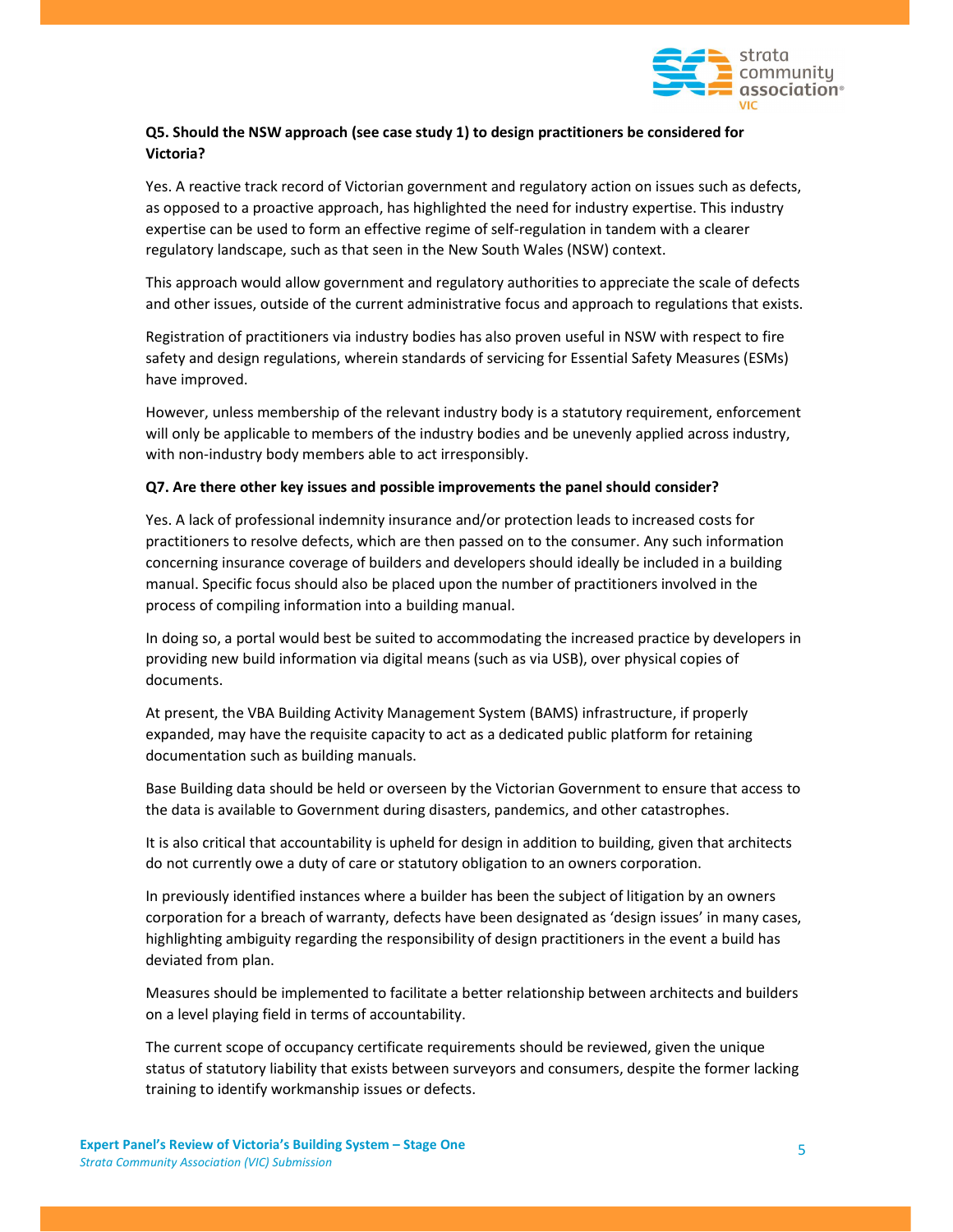

### Recommendations:

- SCA (Vic) recommend registration of applicable practitioners (Appendix 1) via membership of relevant industry bodies to ensure high standards and prevent defects within a building at handover to the greatest extent possible, and as a statutory requirement.
- SCA (Vic) proposes the establishment of a form of statutory warranty against subcontractors, which should be legally enforceable.
- SCA (Vic) specifically recommend provision of enforcement powers for Domestic Building Dispute Resolution Victoria (DBDRV), to legally enforce warranties against sub-trades of concern to strata, in a coercive capacity.
- SCA (Vic) advocate for the establishment of a lower-cost, direct course for consumers to seek effective legal redress in the event of building defects should be established, in the form of a relevant commission, or ability to litigate through VCAT against subcontractors where defects are found.
- SCA (Vic) strongly recommend establishment and enforcement of a strict duty to hand over warranties in the form of the Australian Building Manual Guideline.
- SCA (Vic) recommend that registration of other practitioners involved in modern fast track build & construction projects, such as project managers, should be categorised to best avoid ambiguities regarding proficiency and meeting of standards.
- SCA (Vic) recommends the use of an expanded BAMS platform to act as a portal for base building data and documentation, with appropriate resourcing.
- SCA (Vic) also recommend a review of occupancy certificate requirements, to ensure satisfactory compliance with requirements.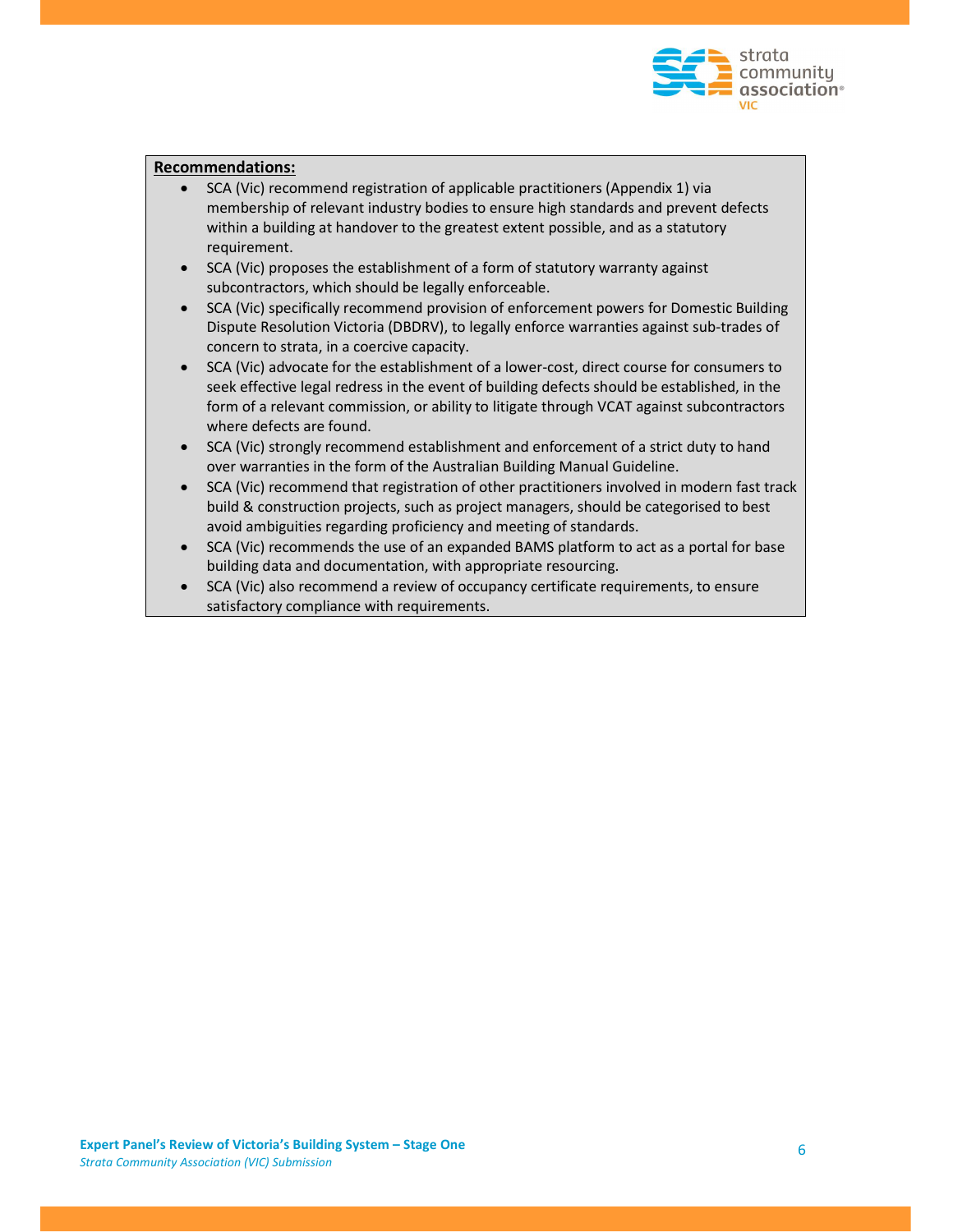

# Theme 2 - Building Approvals

# Q1. What do you see as the benefits and potential risks of the models described above? In particular, what are the implementation issues which the Panel needs to consider?

The Victorian Building Act (1993), and inspection mandates are currently based upon conventional practices, such as domestic and basic construction, while the building and construction sector is more complex than these areas. For instance, inspection requirements for Ecologically Sustainable Design (ESD) initiatives, such as air tightness, do not presently exist.

Issues concerning the status of ESD consultants and their obligations under the code remain unresolved, in the context of increased reliance on such consultants by builders, as well as upward pressure being place on minimum standards by ESD initiatives.

This creates the potential for a 'domino effect', whereby ESD consultants begin consultations with planners in the absence of meaningful enforcement mechanisms for this segment of the sector.

The consumer inherits the ESD obligations agreed to by the developer and the municipal council and none of the parties have a duty to act in the interests of the future owners, nor are they accountable for any poor design recommendations. Therefore, ESD consultants should be included in registration requirements.

## Q2. Do you agree that a stronger regulatory framework for building approvals for complex or highrisk building work is needed?

Yes, an approvals system is needed that better reflects the entirety of the built environment, with a more coordinated inspection regime.

# Q4. What other suggestions are there that would remove the potential for conflicts of interest between PBSs and builders, developers, or design practitioners?

Building surveyors have already incorporated requisite capability to effectively self-regulate and act in the best interest of owners. Furthermore, the establishment of a third party or independent certifier may risk increasing overall building costs.

This being said, there should be a means of facilitating greater engagement with owners by building surveyors, with clear definitions of appointment by the owner, and a mandate for surveyors not to become involved in design-specific work for the specific project.

The onus to avoid conflicts of interest should be made more comprehensive for developers. The VBA states that registered professionals should be able to designate designs as meeting prescriptive requirements or deviated from these.

Greater consistency in the application of standards for professional indemnity insurance coverage is also needed, given the issues for consumer rights that conflicts of interest between parties have caused.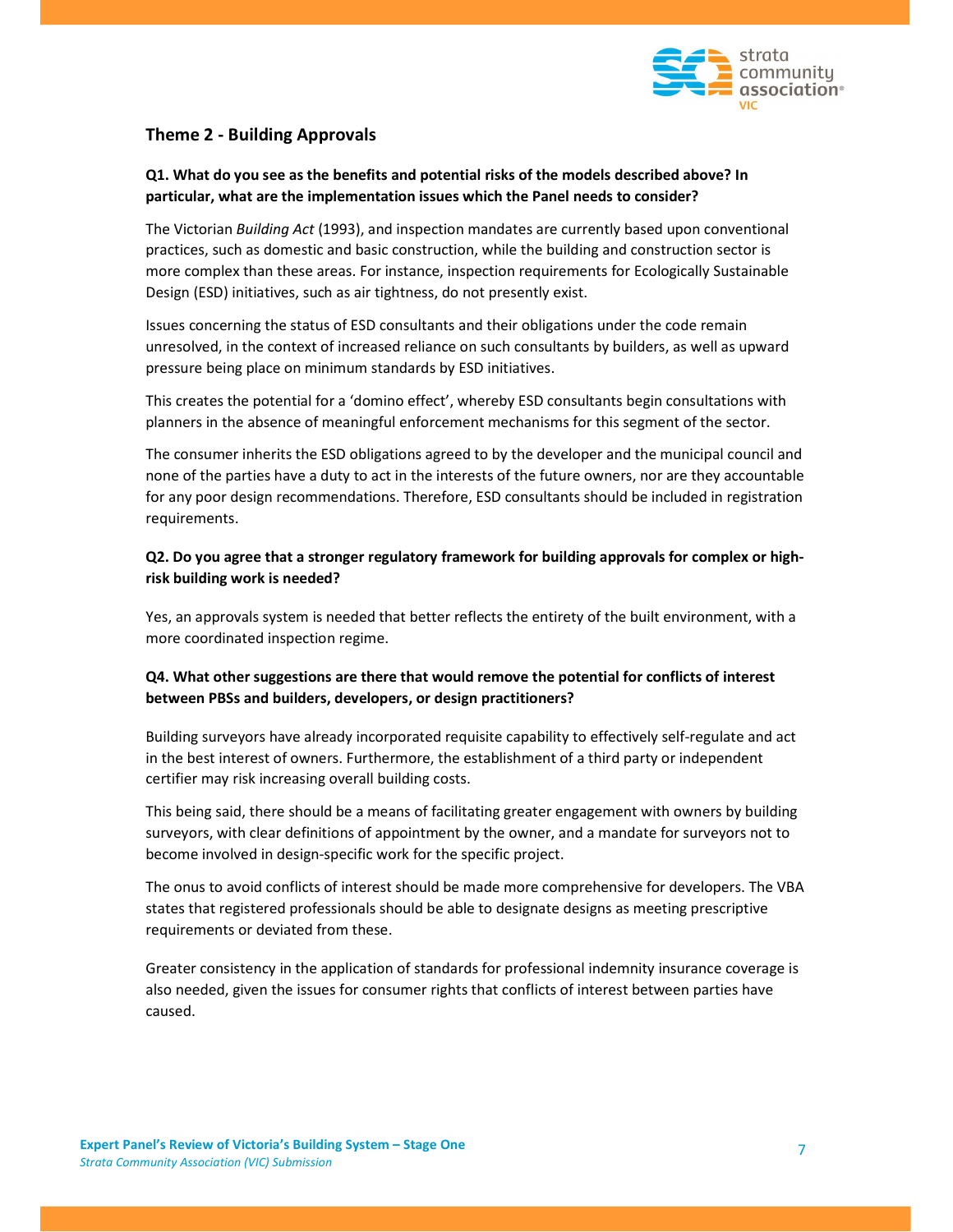

# Q5. Is there merit in introducing a 'clerk of works' or similar oversight function into the approvals process?

No, previous issues identified with the presence of a Clerk of Works as a mechanism of local councils overseeing the approvals process ostensibly led to privatisation of this function in Victoria.

Reinstatement of a Clerk of Works function should only be considered where a clear definition of skills required for this oversight function exists, as well as mandatory registration under the same designation as project managers.

#### Q7. Are there any other key issues and possible improvements that the panel should consider?

The then-Metropolitan Fire Brigade (MFB) identified issues concerning a lack of whole of building function test for separately installed parts of fire safety systems as part of ESMs. This could potentially form part of a framework for ESMs in future.

The current design of occupancy certificates do not necessitate meeting specific regulations, including ESMs (these are currently a condition but not a requirement of an occupancy certificate), but instead are based upon the assessment of a surveyor wherein the expertise in this field for identifying issues such as defects, does not exist.

Off-the-plan contracts of sale between builders may currently be settled on a registration of planned subdivision, without an occupancy certificate being issued; this has led to lot owners ad owneroccupiers purchasing properties without an occupancy certificate present.

#### Recommendations:

- SCA (Vic) recommend the inclusion of ESD consultants within any mandatory registration structure.
- SCA (Vic) recommend reinstatement of a public insurance guarantee for multi-level, highrise residential buildings as a means of enhancing the current consumer rights environment in Victoria for issues stemming from approvals processes.
- SCA (Vic) recommend reform to the scope and implementation of occupancy certificates as a means of incentivising builders to ensure best practice in addressing issues such as defects in a pre-emptive capacity.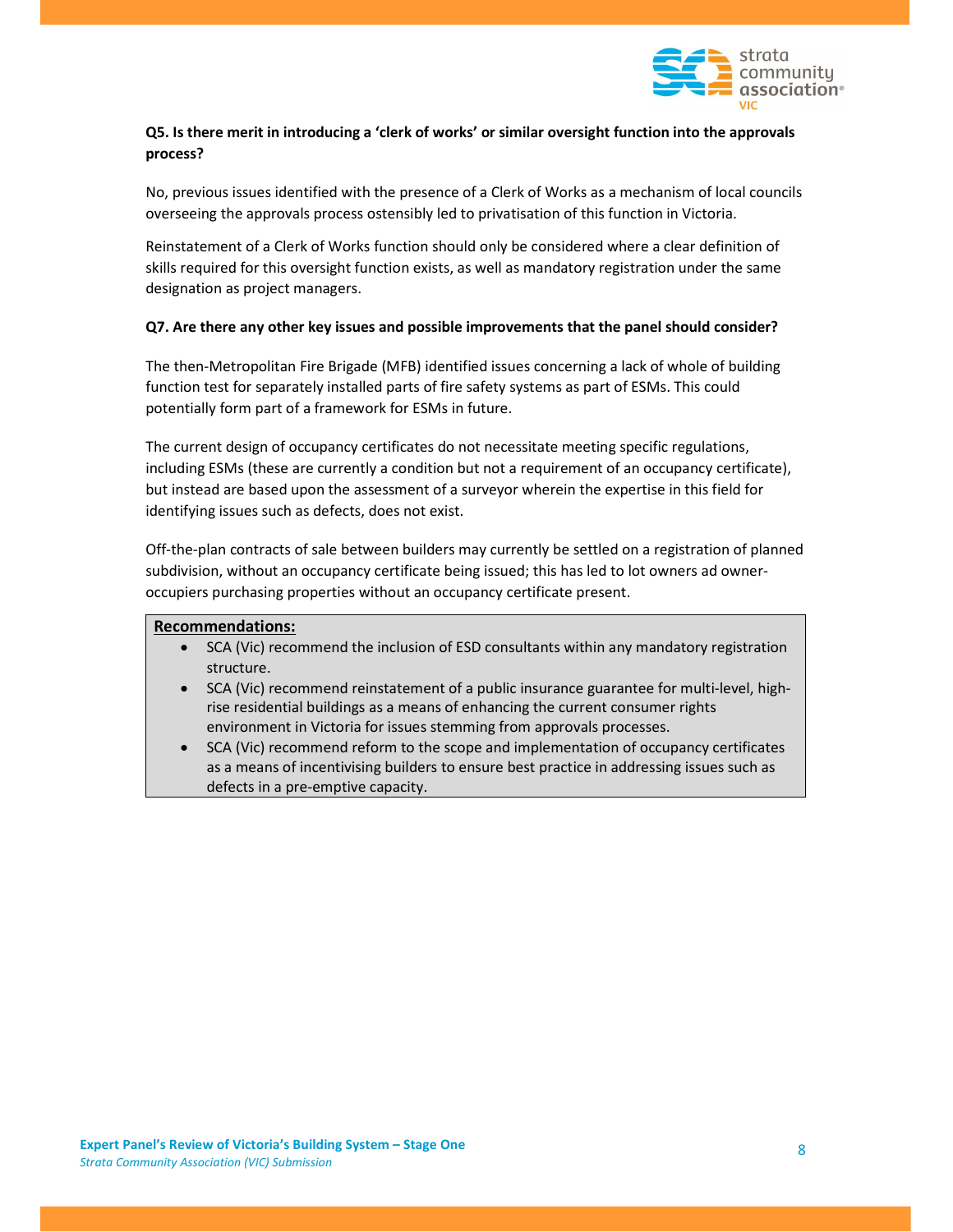

# Theme 3 - Regulatory Oversight

# Q1. What changes to the functions and/or structure of the regulator(s) would improve regulatory outcomes?

Centralisation and greater symbiosis, with due regard given to the built environment, should comprise the basis of any functional or structural change to the regulatory landscape. Currently, gaps in responsibility and oversight exist between respective regulatory bodies, resulting in consumer questions not receiving requisite answers.

# Q3. What are the benefits and risks of establishing an independent Office of the State Building Surveyor?

If such a proposal is implemented and the office operates within the frame of ensuring consumer rights, this may prove broadly beneficial in addressing issues affecting the strata sector.

### Q5. Should there be separate regulators for practitioners and for building works?

No; the regulatory landscape is fragmented to the extent that design and build issues are unable to be sufficiently addressed on a systemic level, or regulations enforced.

### Q6. Should regulation of all design practitioners be brought together under one regulator?

Any consolidation of regulatory authority concerning the building and construction sector should be comprehensive, with clarity of purposes and obligations established for all practitioners, and independent of the legislature.

Moreover, enforcement as a function of a centralised regulatory body should be properly resourced.

#### Q7. Are there other key issues and possible improvements the Panel should consider?

Owners Corporations continue to face issues in sourcing documents and detailed information about buildings. In specific instances, building surveyors do not provide documentation on account of their private status, unless subpoenaed or otherwise compelled to do so. The issue of building information accessibility should also be considered throughout this review.

At present, lot owners within strata-titled properties such as apartments and townhouses aren't entitled to regulatory benefits available to the remainder of the property sector under the auspices of relevant support funds.

#### Recommendations:

- SCA (Vic) recommend the establishment of a building manual and register of all strata buildings to address issues of accessibility to information by regulators and other government agencies, as well as consumers.
- SCA (Vic) recommend that a future building commission or amalgamated regulatory structure should ideally include an Owners Corporation portal to ensure that strataspecific matters are dealt with in a distinguished capacity.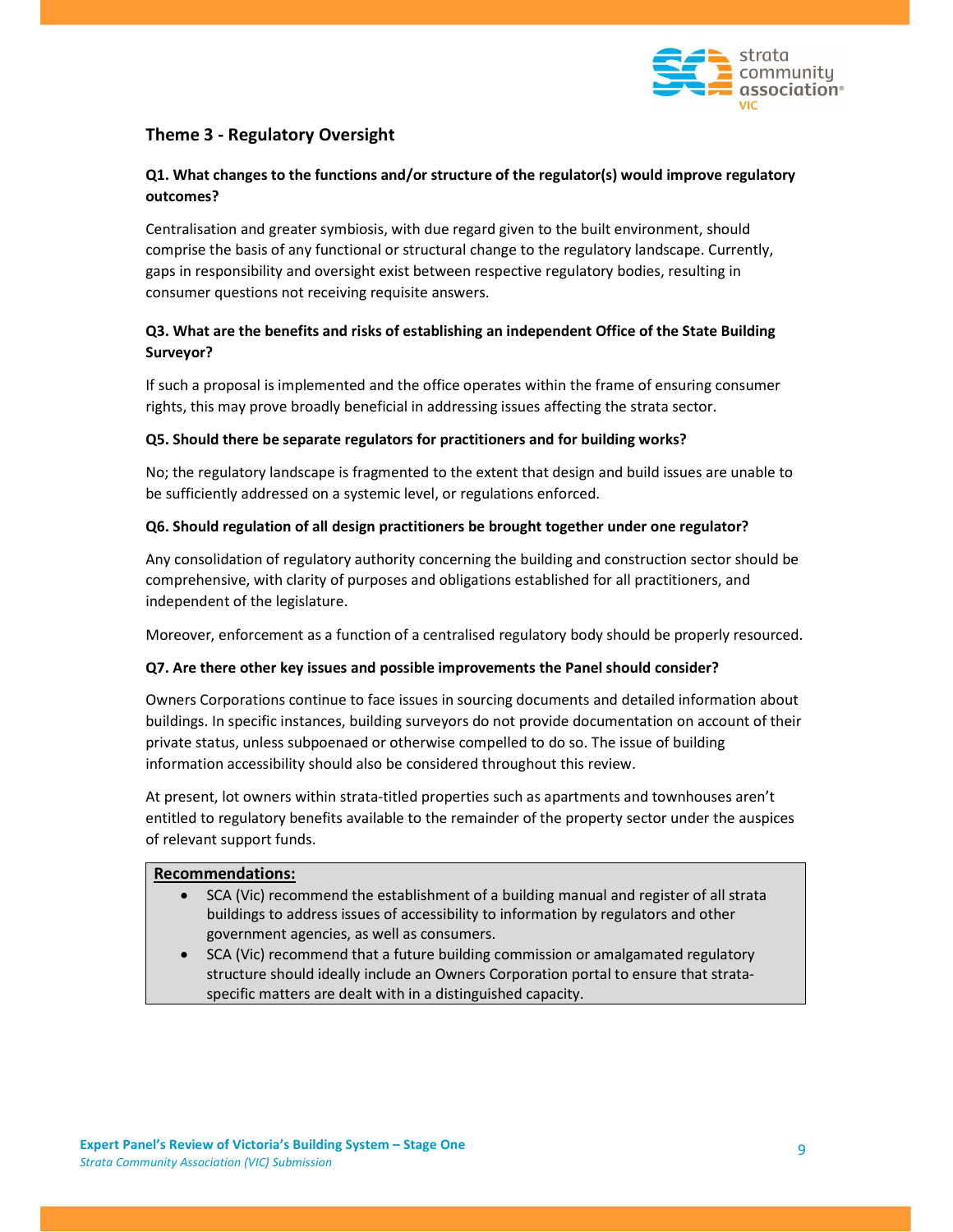

# Theme 4 - Consumer Protection

# Q2. Are there innovative ways to identify systemic issues faced by consumers in building and construction activities?

Materials may be published by regulators and industry associations, that could readily be interpreted and acted upon to maintain high standards, using industry expertise available in the process of creating these.

Addressing accessibility issues in relation to documentation and information concerning new builds would likely prove effective in addressing consumer issues within the context of building and construction activities.

Investigation into the application of the NSW Home Building Compensation Fund (HBCF) model may also be considered as a means of providing a safety net for Victorian lot owners, to cover costs arising from defective or incomplete building works.

#### Q3. How can consumers be better represented in the building system?

Government has a role to play in ensuring the means of regulation exist within a defined context for contracts and surveyors, while regulatory practice should be left to a centralised, independent entity, and through industry/market maintenance of high professional standards.

Centralisation of the array of regulatory bodies within Victoria, and/or establishment of a new body aimed at regulating building contracts and surveyors, is needed.

Addressing discrepancies in the Victorian Government's perception of the strata sector, in particular, owners corporations, must also be addressed as a matter of priority. Consumers, being individual lot owners, comprise the membership of owners corporations.

SCA (Vic) have noted that Victorian Government advice, particularly in recent times in relation to COVIDSafe protocols, among other regulations, has inconsistently recognised the role that Owners Corporations play, in imposing some obligations largely applicable to business in this context.

Consumer rights in the strata sector should be clearly defined so that support can reach owners corporations where it is needed; the crux of this issue is that defects and other building issues don't discriminate between private and common property areas, and neither does the current regulatory landscape.

#### Q4. What kinds of direct consumer feedback mechanism would work best in the building context?

Creation of a centralised public portal for all base building data, building documentation, and other dedicated resources related to the building and construction industries would best allow consumers to share their experiences, concerns, and questions regarding their rights, seek information and receive advice specific to their circumstances.

#### Q5. Are there other key issues and possible improvements the Panel should consider?

Multi-unit or high-rise dwellings cannot always have exterior areas inspected for defects, particularly with regard to ESMs and cladding.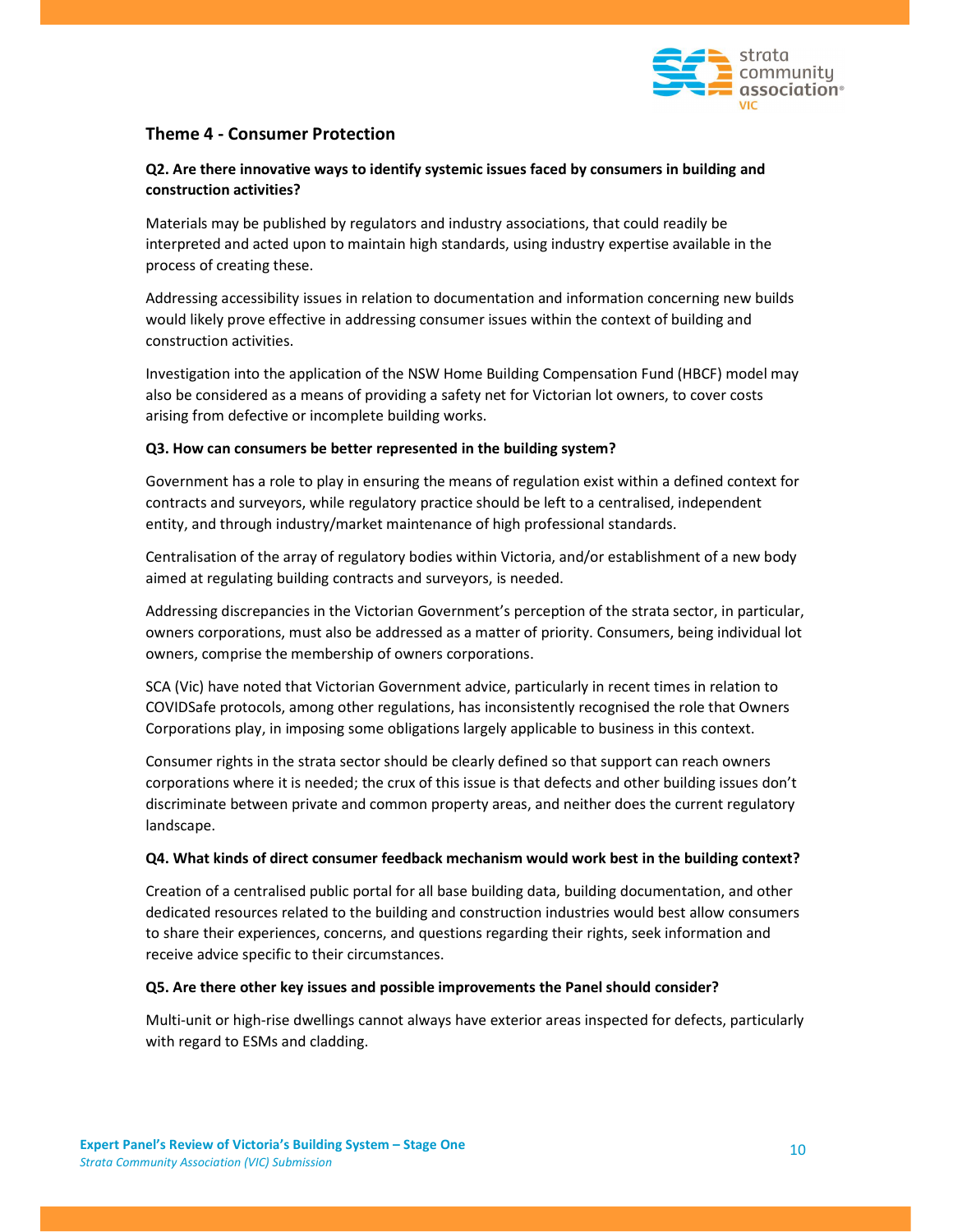

Owners Corporation certificates as they currently exist, are insufficient in identifying build issues, given defects are not included in these documents. Consumers should be made aware of lot-specific issues in addition to building information where possible.

Strata managers have raised questions regarding the basis and evidence that claims may be made for defects, citing lack of clarity on the liability of vendors.

### Recommendations:

- SCA (Vic) advocate for the creation of a building manual and information portal for consumers.
- SCA (Vic) support simplification of schedule documents, so that consumers can access information concerning occupancy and loadings of lots within a multi-unit dwelling, inclusive of balcony structures.

For further information about this submission, please contact Shaun Brockman, National Policy and Advocacy Manager, SCA. Shaun.brockman@strata.community.